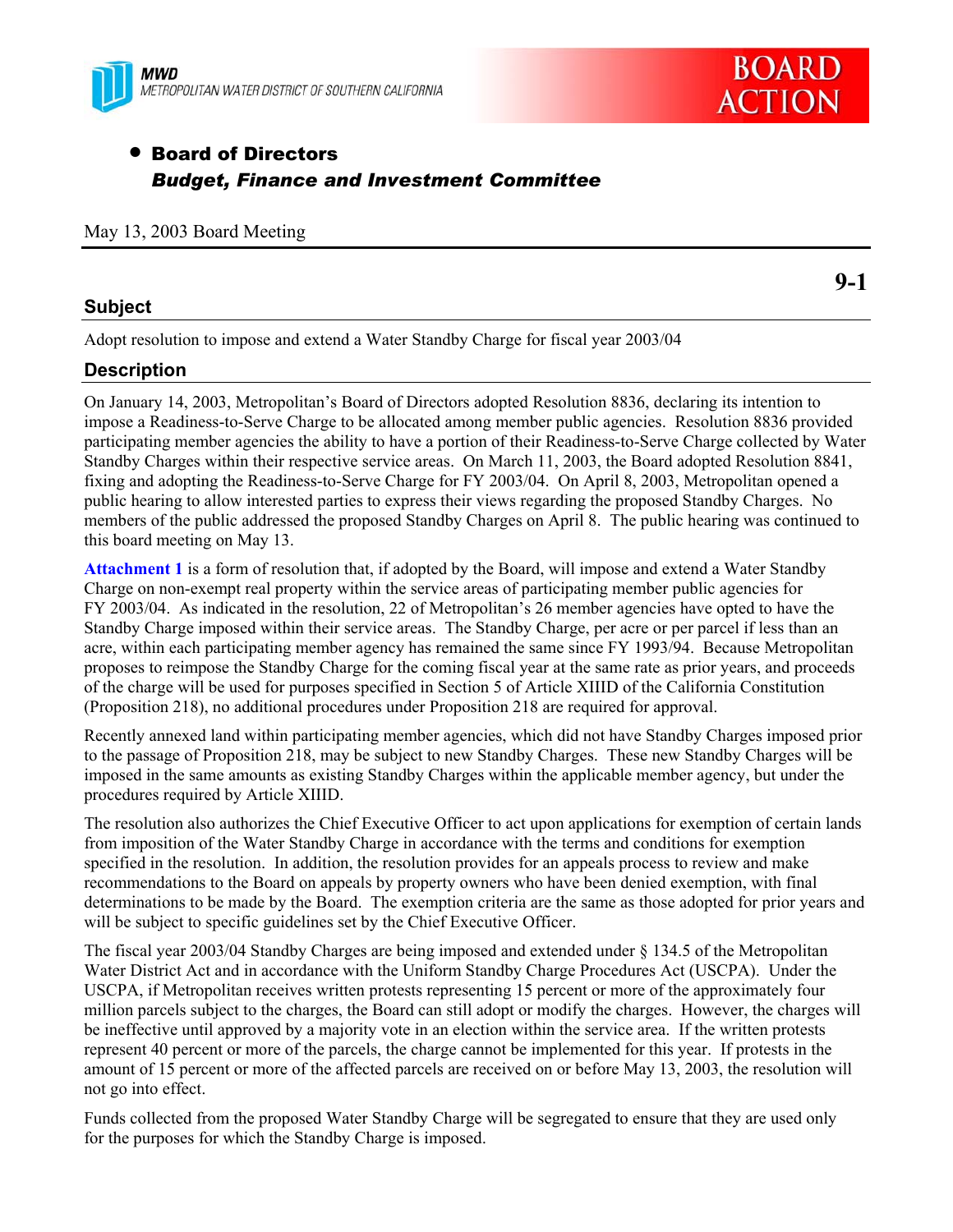4/23/2003

*Date*

# **Policy**

The fiscal year 2003/04 Standby Charges are being imposed and extended under § 134.5 of the Metropolitan Water District Act and in accordance with provisions of the Uniform Standby Charge Procedures Act.

# **California Environmental Quality Act (CEQA)**

CEQA determination for Option #1:

The proposed action is not defined as a project under CEQA, because it involves continuing administrative activities, such as general policy and procedure making (Section 15378(b)(2) of the State CEQA Guidelines). In addition, the proposed action is not subject to CEQA because it involves the creation of government funding mechanisms or other government fiscal activities, which do not involve any commitment to any specific project which may result in a potentially significant physical impact on the environment (Section 15378(b)(4) of the State CEQA Guidelines).

The CEQA determination is: Determine that the proposed action is not subject to CEQA pursuant to Sections 15378(b)(2) and 15378(b)(4) of the State CEQA Guidelines.

CEQA determination for Option #2:

None required

# **Board Options/Fiscal Impacts**

#### **Option #1**

Adopt the CEQA determination and the resolution to impose and extend a Water Standby Charge. **Fiscal Impact:** Continue to collect \$42 million (approximately) in Standby Charges.

#### **Option #2**

Do not approve imposition of the Water Standby Charge, which would require certain member agencies to collect the Standby Charge portion of the Readiness-to-Serve Charge by other means. **Fiscal Impact:** None. Metropolitan would continue to recover the full Readiness-to-Serve Charge.

## **Staff Recommendation**

Option #1

*Brian G. Thomas* 

*Chief Financial Officer* 

4/28/2003 *Ronald R. Gastelum Date*

*Chief Executive Officer* 

**Attachment 1 – Resolution Fixing and Adopting Water Standby Charges** 

BLA #2267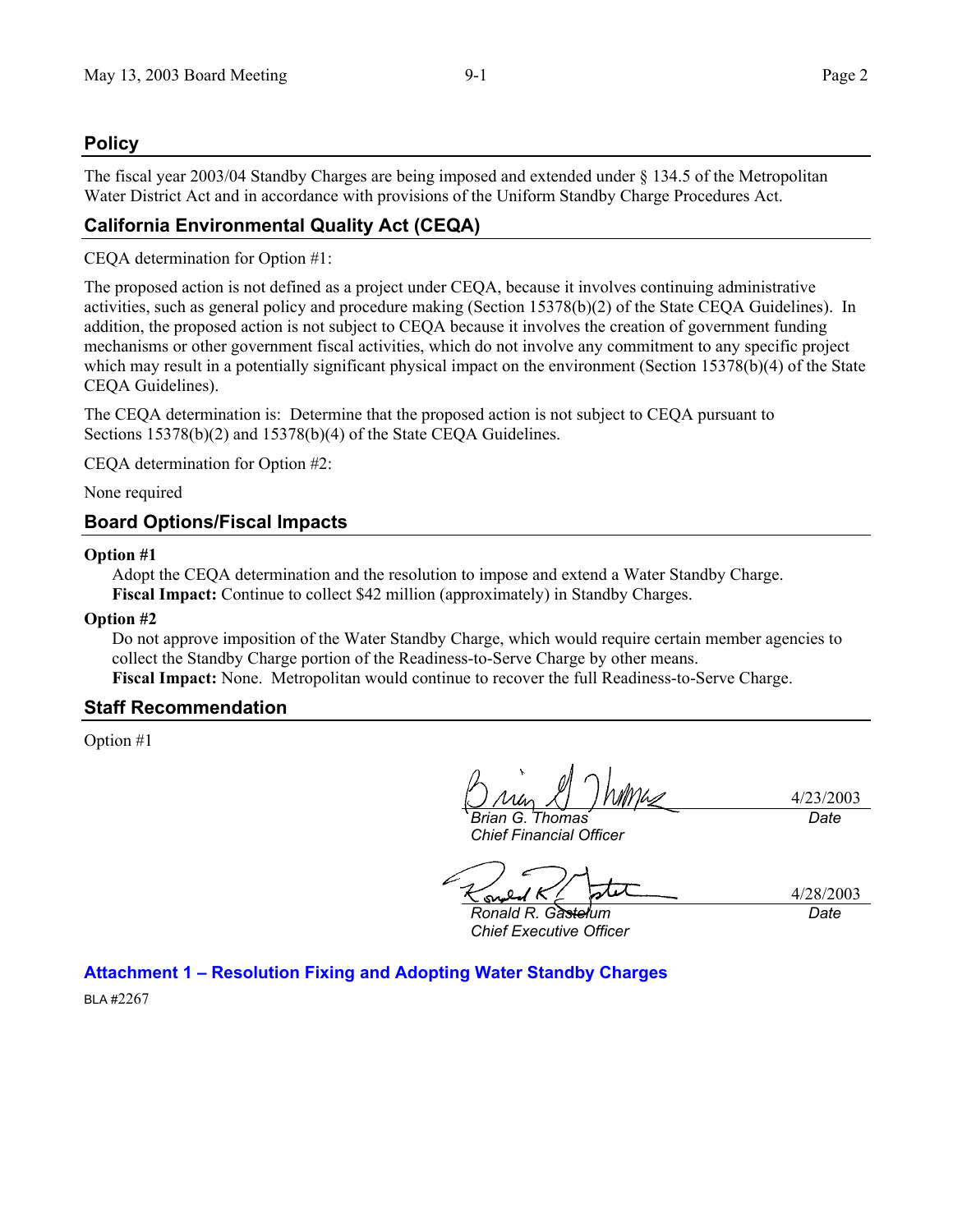#### THE METROPOLITAN WATER DISTRICT OF SOUTHERN CALIFORNIA

RESOLUTION **[\_\_\_\_]**

 $\mathcal{L}_\text{max}$ 

## **RESOLUTION OF THE BOARD OF DIRECTORS OF THE METROPOLITAN WATER DISTRICT OF SOUTHERN CALIFORNIA FIXING AND ADOPTING WATER STANDBY CHARGES FOR FISCAL YEAR 2003/04**

 $\mathcal{L}_\text{max}$  , where  $\mathcal{L}_\text{max}$  , we have the set of  $\mathcal{L}_\text{max}$ 

 WHEREAS, by Resolution 8836, adopted at its meeting held on January 14, 2003 the Board of Directors (Board) of The Metropolitan Water District of Southern California (Metropolitan) resolved and determined that the public interest and necessity require Metropolitan to develop a reliable source of revenues less susceptible to seasonal and annual variation, through imposition of a readiness-to-serve charge to be collected from Metropolitan's member public agencies; and that said readiness-to-serve charge should be in an amount sufficient to provide for payment of the debt service, not paid from ad valorem property taxes, of capital expenditures for projects needed to meet the reliability and quality needs at existing demand levels;

 WHEREAS, at its meeting on March 11, 2003, the Board adopted Resolution 8841, "Resolution of the Board of Directors of The Metropolitan Water District of Southern California Fixing and Adopting Readiness-to-Serve-Charge for Fiscal Year 2003/04";

 WHEREAS, pursuant to Resolution 8841, Metropolitan fixed and adopted a readiness-to-serve charge for fiscal year 2003/04 in the amount of \$80,000,000 allocated among member agencies and levied as described therein;

 WHEREAS, certain member public agencies of Metropolitan have elected to provide collection of all or a portion of their readiness-to-serve charge obligation through a Metropolitan water standby charge imposed on parcels within those member agencies;

 WHEREAS, Metropolitan may fix different standby charge rates for parcels situated within different member public agencies;

 WHEREAS, Metropolitan is willing to comply with the requests of member public agencies opting to have Metropolitan reimpose water standby charges within their respective territories, on the terms and subject to the conditions contained herein;

 WHEREAS, the provisions of the Uniform Standby Charge Procedures Act (USCPA), Sections 54984-54984.9, inclusive, of the Government Code, are available to any local agency authorized by law to provide water or water service, and authorized to fix, levy, or collect any standby or availability charge or assessment in connection with the provision of that service;

 WHEREAS, notice was given to the public and to each member public agency of Metropolitan of the intention of Metropolitan's Board to consider and take action at its regular meeting to be held May 13, 2003, on the Chief Executive Officer's recommendation to impose a water standby charge for fiscal year 2003/04 under authority of Section 134.5 of the Metropolitan Water District Act and the USCPA on land within the member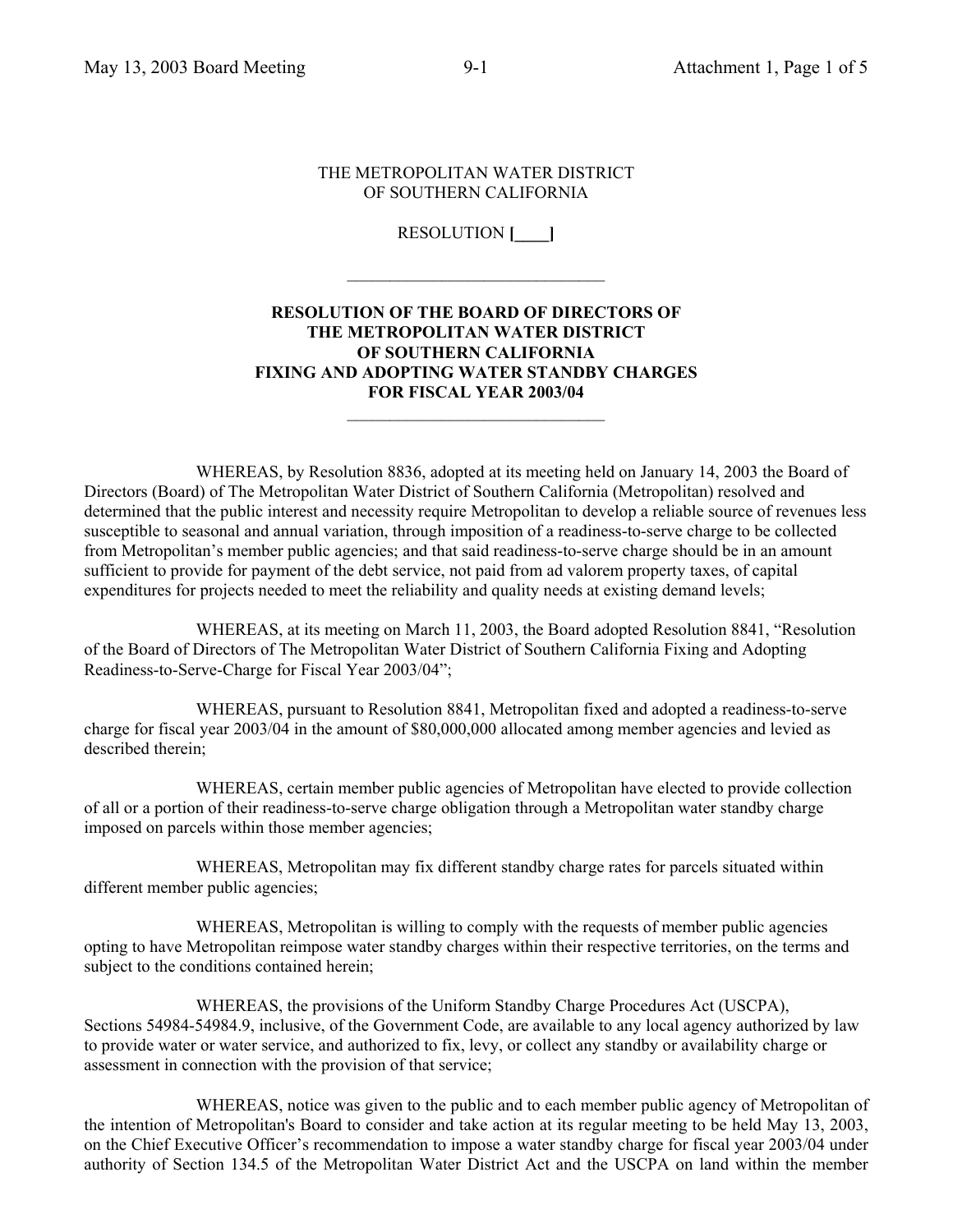public agencies providing such written request to Metropolitan, at the rates per acre of land, or per parcel of land less than an acre, specified in Resolution 8836;

 WHEREAS, the particular charge, per acre or per parcel, applicable to land within each member public agency, the method of its calculation, and the specific data used in its determination are as specified in the Engineer's Report (the "Engineer's Report") dated December 2002, which was attached to Resolution 8836 and is on file with the Executive Secretary of Metropolitan;

 WHEREAS, the Board conducted a public hearing at its regular meetings on April 8, 2003 and May 13, 2003 at which time interested parties were given the opportunity to present their views regarding the proposed water standby charge and the Engineer's Report and to file any written protests for consideration prior to final implementation of the proposed water standby charges;

WHEREAS, notice of the proposed water standby charge and of a public hearing on the date and at the time and location specified in Resolution 8836 was published prior to the commencement of said hearing, pursuant to Resolution 8836, in various newspapers of general circulation within Metropolitan's service area; and

 WHEREAS, under the USCPA if written protests are received representing 15 percent or more of the parcels subject to the proposed water standby charges, which are not withdrawn, the Board may still adopt, revise, change, reduce or modify a charge, but such charges shall be ineffective until approved by a majority of the voters in an election within the affected territory, and if written protests are received representing 40 percent of the parcels subject to the proposed water standby charges no further proceedings may be had on such charges for at least one year.

NOW THEREFORE**,** the Board of Directors of The Metropolitan Water District of Southern California does hereby resolve, determine and order as follows:

 **Section 1.** That the Board of Directors of Metropolitan, pursuant to the Engineer's Report, finds that lands within Metropolitan are benefited as described in such report and on that basis, hereby fixes and adopts a water standby charge for fiscal year 2003/04 on land within requesting member agencies of Metropolitan to which water is made available for any purpose, whether water is actually used or not, as specified in the Engineer's Report.

**Section 2**. That the rates of such water standby charge, per acre of land, or per parcel of land less than an acre, as shown in the Engineer's Report, may vary by member public agency, and shall not exceed the amount of Metropolitan's 1995/96 standby charge for the member public agency. The standby charge applicable to each electing member public agency, the method of its calculation, and the specific data used in its determination are as specified in the Engineer's Report which was prepared by a registered professional engineer certified by the State of California, which methodology is in accordance with Section 134.5 of the Metropolitan Water District Act.

**Section 3.** The water standby charge includes the reimposition of water standby charges on parcels with respect to which water standby charges have been imposed in fiscal year 1996/97 and annually thereafter ("pre-1997 standby charges") and the levy of standby charges on certain parcels annexed to Metropolitan and to an electing member agency after January 1997 ("post-1997 standby charges"). Only land within each electing member public agency with respect to which standby charges were imposed in fiscal year 1996/97 will be subject to the reimposition of pre-1997 standby charges for fiscal year 2003/04. Only land annexed to Metropolitan and to an electing member public agency with respect to which standby charges were approved in accordance with the procedures of Article XIIID, Section 4 of the California Constitution will be subject to the imposition or reimposition, as the case may be, of post-1997 standby charges for fiscal year 2003/04. The Engineer's Report lists parcels annexed or to be annexed to Metropolitan and to electing members during the 2003/04 fiscal year, such parcels being subject to the post-1997 standby charge. All parcels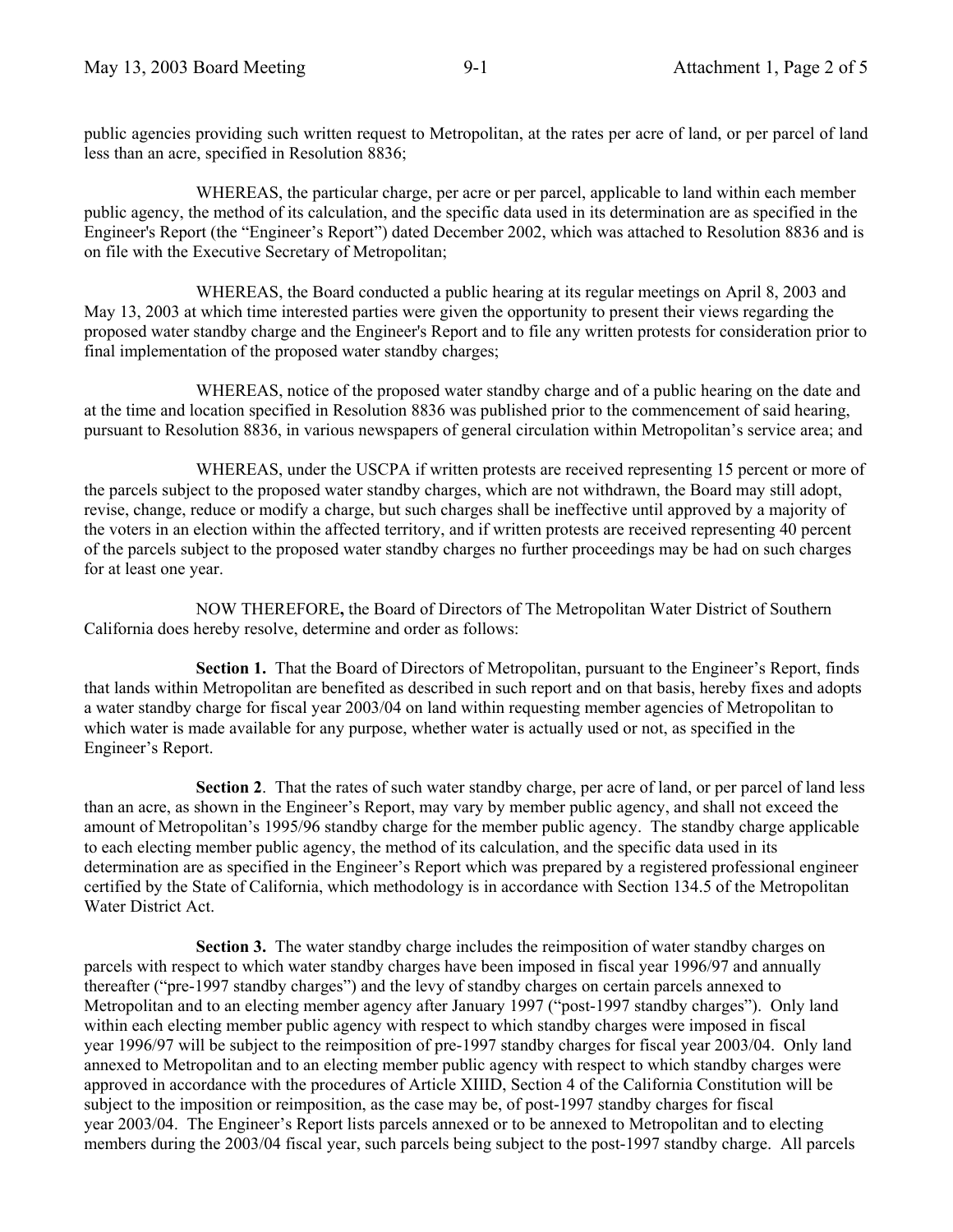referenced in the Engineer's Report, which are not listed as being subject to post-1997 standby charges, shall be subject to pre-1997 standby charges. These parcels are identified in a listing filed with the Executive Secretary.

**Section 4.** That the water standby charge, per parcel or per acre, applicable to land within each electing member public agency as allocated in the Engineer's Report shall be as follows:

# **2003/04 Water Standby Charge**

| <b>Member Agency</b>                  | Amount |
|---------------------------------------|--------|
| Anaheim                               | \$8.55 |
| <b>Beverly Hills</b>                  | $-0-$  |
| <b>Burbank</b>                        | 14.20  |
| Calleguas MWD                         | 9.58   |
| <b>Central Basin MWD</b>              | 10.44  |
| <b>Inland Empire Utilities Agency</b> | 7.59   |
| Coastal MWD <sup>*</sup>              | 11.60  |
| Compton                               | 8.92   |
| Eastern MWD                           | 6.94   |
| Foothill MWD                          | 10.28  |
| Fullerton                             | 10.71  |
| Glendale                              | 12.23  |
| Las Virgenes MWD                      | 8.03   |
| Long Beach                            | 12.16  |
| Los Angeles                           | $-0-$  |
| MWD of Orange Co.                     | 10.09  |
| Pasadena                              | 11.73  |
| San Diego CWA                         | 11.51  |
| San Fernando                          | 7.87   |
| San Marino                            | 8.24   |
| Santa Ana                             | 7.88   |
| Santa Monica                          | $-0-$  |
| Three Valleys MWD                     | 12.21  |
| Torrance                              | 12.23  |
| <b>Upper San Gabriel Valley MWD</b>   | 9.27   |
| West Basin MWD                        | $-0-$  |
| Western MWD of Riverside Co.          | 9.23   |
|                                       |        |

\* Applicable to parcels included within territory of former Coastal MWD.

\*\* Exclusive of parcels included within territory of former Coastal MWD.

**Section 5**. That with respect to post-1997 standby charges, the Engineer's Report separates the special benefits from the general benefits and identifies each of the parcels on which a special benefit is conferred. No post-1997 standby charges on any parcel exceed the reasonable cost of the proportional special benefit conferred on that parcel, as shown in the Engineer's Report.

**Section 6.** That the water standby charge shall be collected on the tax rolls, together with the *ad valorem* property taxes that are levied by Metropolitan for the payment of pre-1978 voter approved indebtedness. Standby charges so collected shall be applied as a credit against the applicable member agency's obligation to pay its readiness-to-serve charge. After such member agency's readiness-to-serve charge allocation is fully satisfied, any additional collections shall be credited to other outstanding obligations of such member agency to Metropolitan or future readiness-to-serve obligations of such agency. Any member agency requesting to have all or a portion of its readiness-to-serve charge obligation collected through standby charge levies within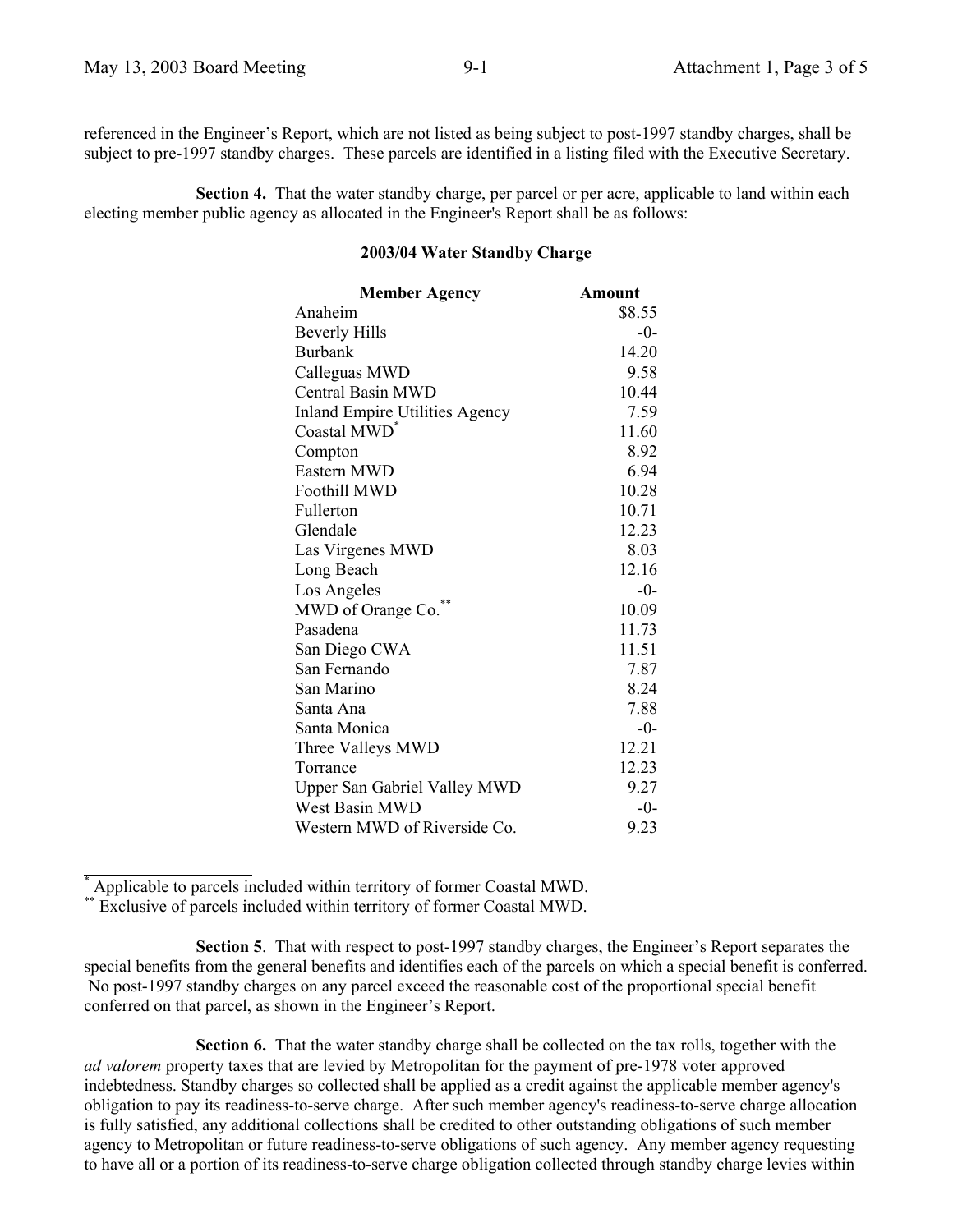charges:

its territory as provided herein shall pay any portion not collected through net standby charge collections to Metropolitan within fifty (50) days after Metropolitan issues an invoice for remaining readiness-to-serve charges to such member agency, as provided in Administrative Code Section 4507.

**Section 7.** That the following exemption procedures apply with respect to pre-1997 standby

(a) It is the intent of the Board that the following lands shall be exempt from the pre-1997 water standby charge: (1) lands owned by the Government of the United States, the State of California, or by any political subdivision thereof or any entity of local government; (2) lands permanently committed to open space and maintained in their natural state that are not now and will not in the future be supplied water; (3) lands not included in (1) or (2) above, which the Chief Executive Officer, in his discretion, finds do not now and cannot reasonably be expected to derive a benefit from the projects to which the proceeds of the water standby charge will be applied; and (4) lands within any member public agency, subagency, or city if the governing body of such public entity elects and commits to pay out of funds available for that purpose, in installments at the time and in the amounts established by Metropolitan, the entire amount of the water standby charge which would otherwise be imposed upon lands within those public entities. However, no exemption from the pre-1997 water standby charge shall reduce the applicable member agency's readiness-to-serve charge obligation. The Chief Executive Officer may develop and implement additional criteria and guidelines for exemptions in order to effectuate the intent expressed herein.

(b) The Chief Executive Officer shall establish and make available to interested applicants procedures for filing and consideration of applications for exemption from the water standby charge pursuant to subsections (2) and (3) of Section 7(a) above. All applications for such exemption and documents supporting such claims must be received by Metropolitan in writing on or before December 31, 2003. The Chief Executive Officer is further directed to review any such applications for exemption submitted in a timely manner to determine whether the lands to which they pertain are eligible for such exemption and to allow or disallow such applications based upon those guidelines. The Chief Executive Officer shall also establish reasonable procedures for the filing and timing of the appeals from his determination.

(c) The Budget, Finance and Investment Committee of Metropolitan's Board of Directors shall hear appeals from determinations by the Chief Executive Officer to deny or qualify an application for exemption from the water standby charge. The Budget, Finance and Investment Committee shall consider such appeals and make recommendations to the Board to affirm or reverse the Chief Executive Officer's determinations. The Board shall act upon such recommendations and its decision as to such appeals shall be final.

**Section 8.** That no exemption from the water standby charge shall reduce the applicable member agency's readiness-to-serve charge obligation, nor shall any failure to collect, or any delay in collecting, any standby charges excuse or delay payment of any portion of the readiness-to-serve charge when due. All amounts collected as water standby charges pursuant to this Resolution shall be applied solely as credits to the readinessto-serve charge of the applicable member agency, with any excess collections being carried forward and credited against other outstanding obligations of such member agency to Metropolitan.

**Section 9.** That the readiness-to-serve charge is imposed by Metropolitan as a rate, fee or charge on its member agencies, and is not a fee or charge imposed upon real property or upon persons as incidents of property ownership, and the water standby charge is imposed within the respective territories of electing member agencies as a mechanism for collection of the readiness-to-serve charge. In the event that the water standby charge, or any portion thereof, is determined to be an unauthorized or invalid fee, charge or assessment by a final judgment in any proceeding at law or in equity, which judgment is not subject to appeal, or if the collection of the water standby charge shall be permanently enjoined and appeals of such injunction have been declined or exhausted, or if Metropolitan shall determine to rescind or revoke the water standby charge, then no further standby charge shall be collected within any member agency and each member agency which has requested imposition of Metropolitan water standby charges as a means of collecting its readiness-to-serve charge obligation